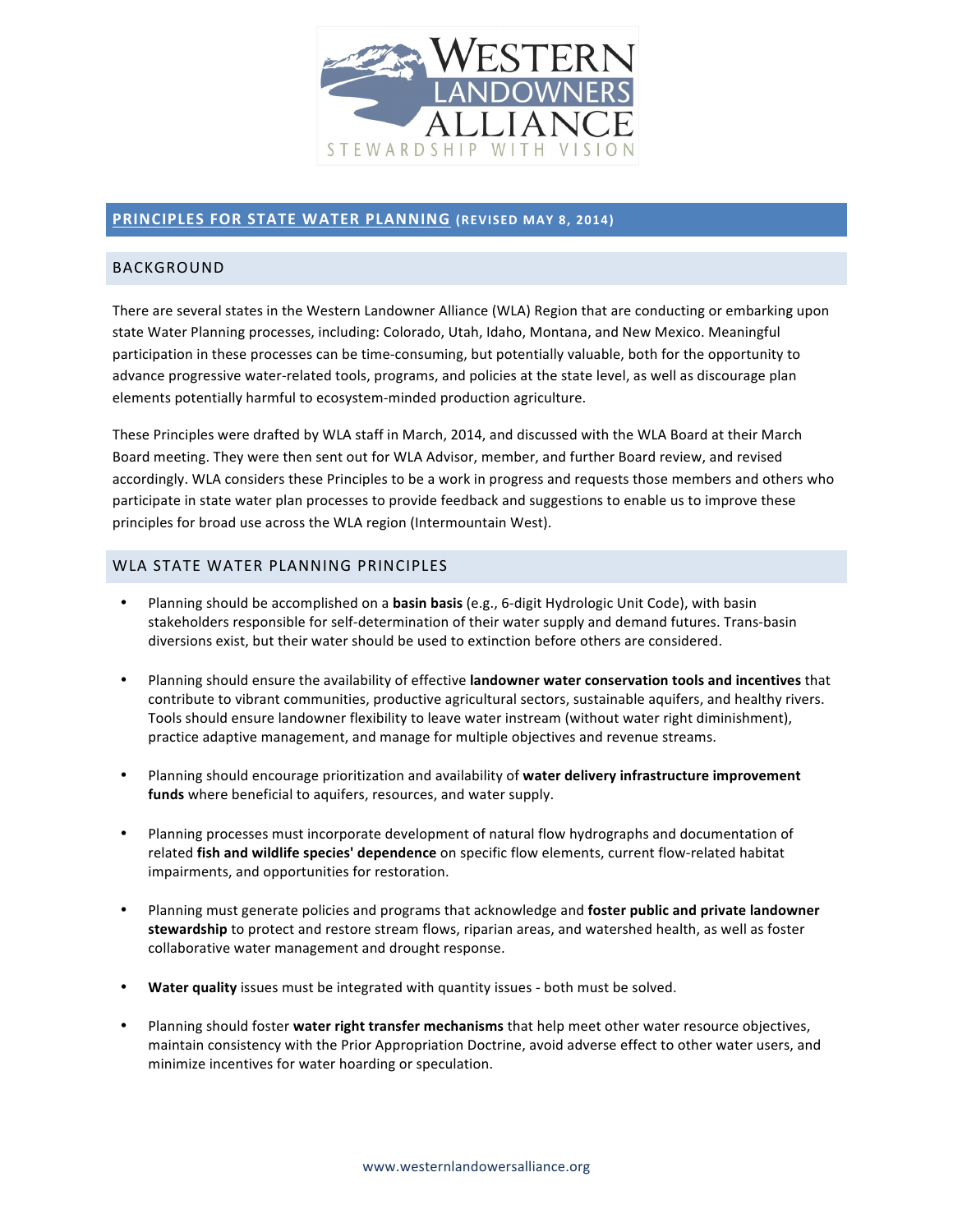- Changes in water administration should be evaluated before additional physical supply is planned; states must have the means to determine who owns what right to water, and take action to stem illegal use.
- Planning and related data analysis must recognize and address hydro-geologic connections between surface water and groundwater. Where they are lacking, laws and policies should be updated to recognize these connections and address related issues.
- Water use must capitalize on re-use, conservation, and low-use planning to minimize impacts to other sectors, and public investments should foster related technological innovation (e.g., desalination, process water treatment, etc.).
- Where aquifers or surface supplies are **over-allocated**, planning must develop tools and approaches to reverse shortages. Planning should recognize that over-allocating water resources is more expensive to correct than not over-allocating in the first place, and ensure the more practical course is taken.
- Any discussions of additional storage should include comparisons of water storage that could be accomplished through healthy watersheds and riparian areas, evaluate proposals for losses due to evaporation, ensure fish passage issues are addressed, and provide release regimes that foster channel stability, flushing flows, and needed habitat. Reoperation, maintenance, and upgrade of existing facilities should be considered prior to new supply construction.
- Modeling and projections should include various **scenarios** high and low projected growth, climate change/variability, and other elements to illustrate the range of futures possible in the basin and to help contribute to practical approaches, reasonable likelihood of incorporating relevant technology, adaptive management opportunities, and to reduce risk of overbuilding.
- Planning should ensure that state agencies work collaboratively with landowners and federal agencies on recovery and restoration of at-risk water-dependent wildlife species, and that state water policies foster rather than hinder species recovery.
- Planning should be transparent, grassroots-initiated, and represent the full spectrum of interests, with effective **participation and communication** networks and mechanisms.
- Planning and its products should evidence a commitment to **data** collection, analysis, modeling and monitoring that is useful, cost-effective, long-term, understandable and accessible to stakeholders, and that fosters improved management of water resources.

#### SOURCES OF STATE/PROVINCIAL WATER PLANNING INFORMATION

Below are links for state/provincials water planning information in the WLA region. Please let us know if any of these links are incorrect, broken, or out of date.

| Alberta                 | http://www.waterforlife.alberta.ca/                                                      |  |  |
|-------------------------|------------------------------------------------------------------------------------------|--|--|
| Arizona                 | http://www.azwater.gov/AzDWR/Arizonas_Strategic_Vision/                                  |  |  |
| <b>British Columbia</b> | http://www.livingwatersmart.ca/                                                          |  |  |
| California              | http://www.waterplan.water.ca.gov/index.cfm                                              |  |  |
| Colorado                | http://coloradowaterplan.com                                                             |  |  |
| Idaho                   | http://www.idwr.idaho.gov/waterboard/WaterPlanning/StateWaterPlanning/State Planning.htm |  |  |
| Montana                 | http://www.dnrc.mt.gov/wrd/water_mgmt/state_water_plan/default.asp                       |  |  |
| Nevada                  | http://water.nv.gov/programs/planning/stateplan/                                         |  |  |
| New Mexico              | http://www.ose.state.nm.us/publications state water plans.html                           |  |  |